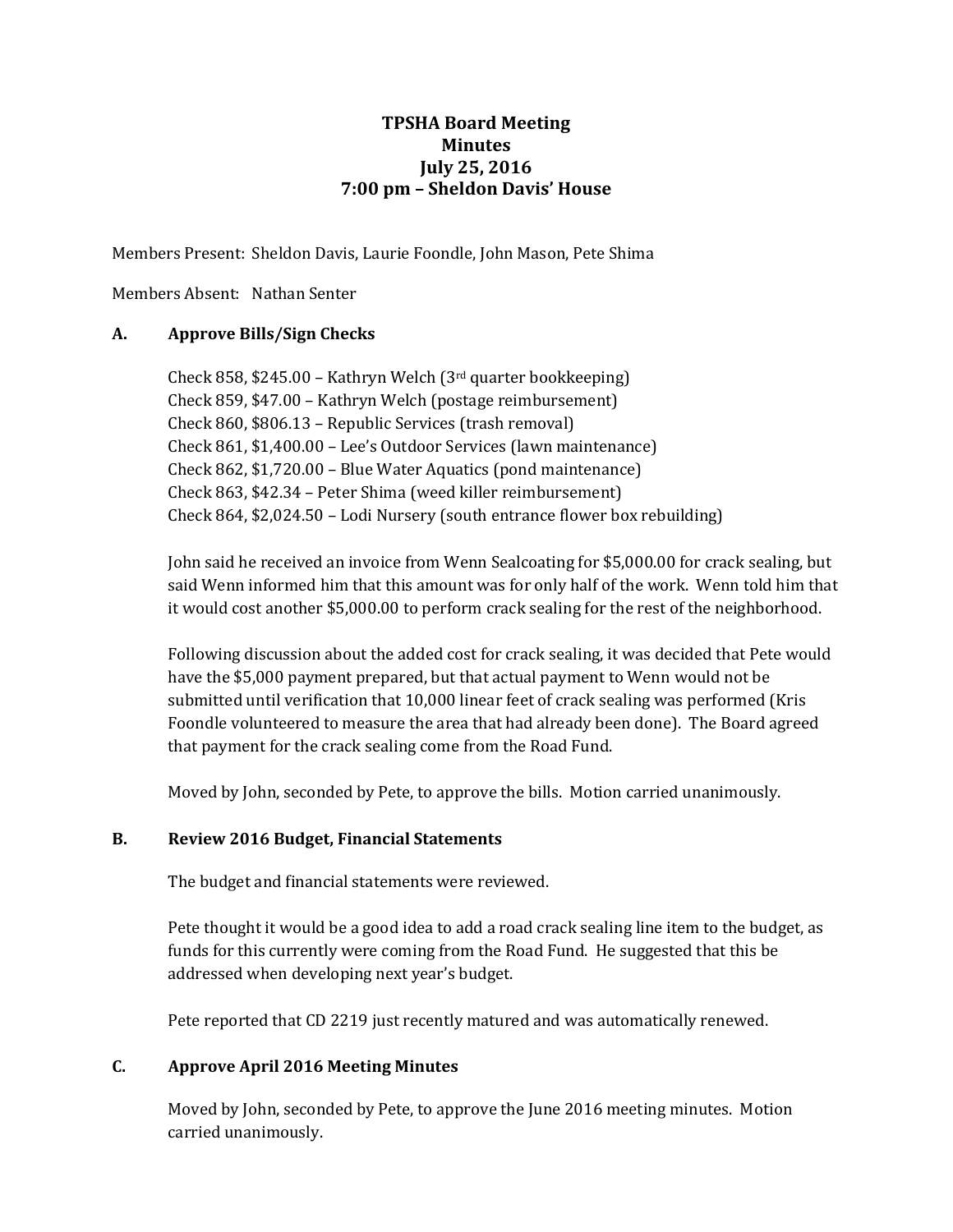### **D. Old Business**

#### a. Delinquent Homeowners – Status

Pete said he had not heard from the Coopers in response to the email he sent them following the June meeting. If the previous quarter's dues were not included with the current dues payment, he said he would contact them.

b. Facebook/Nextdoor Tools for Improved Communication

Nothing new to report.

c. Textile Road Reconstruction.

Sheldon said he has not heard anything new about the project, nor has he received information via Google search.

### **E. New Business**

a. TPSHA Correspondence – Homeowner-related Issues

None.

b. North Entrance Clearing

Laurie said she met with resident Mike Rein, a landscape architect, to talk about suggestions for improving the cleared area along the western portion of the north entrance. He provided her with suggestions of plantings, as well as suggestions on how to prepare the area for planting, which involved rototilling and then grading.

Board discussion followed regarding the openness of the area and how it has improved the appearance and sight distance, different suggested plantings, cost, property line location, etc.

Sheldon thought it would be important to determine a reasonable dollar amount to spend on this landscape project, stating that the area should not remain in an unkempt condition.

John said he would ask Lee of Lee's Outdoor Services if he could provide an estimate of the cost of rototilling and grading the area.

Laurie suggested that once Lee provided an estimate for the preparation work, the Board could discuss moving forward. Perhaps there were Board members who might want to help with plantings if that is what the Board decided to do, she said. She also said she would talk to her neighbor, Wes Ichesco, to see if he might know where the property line was at the north entrance, as he was an original resident.

# **F. Grounds Maintenance**

a. Invasive Grass Around Ponds